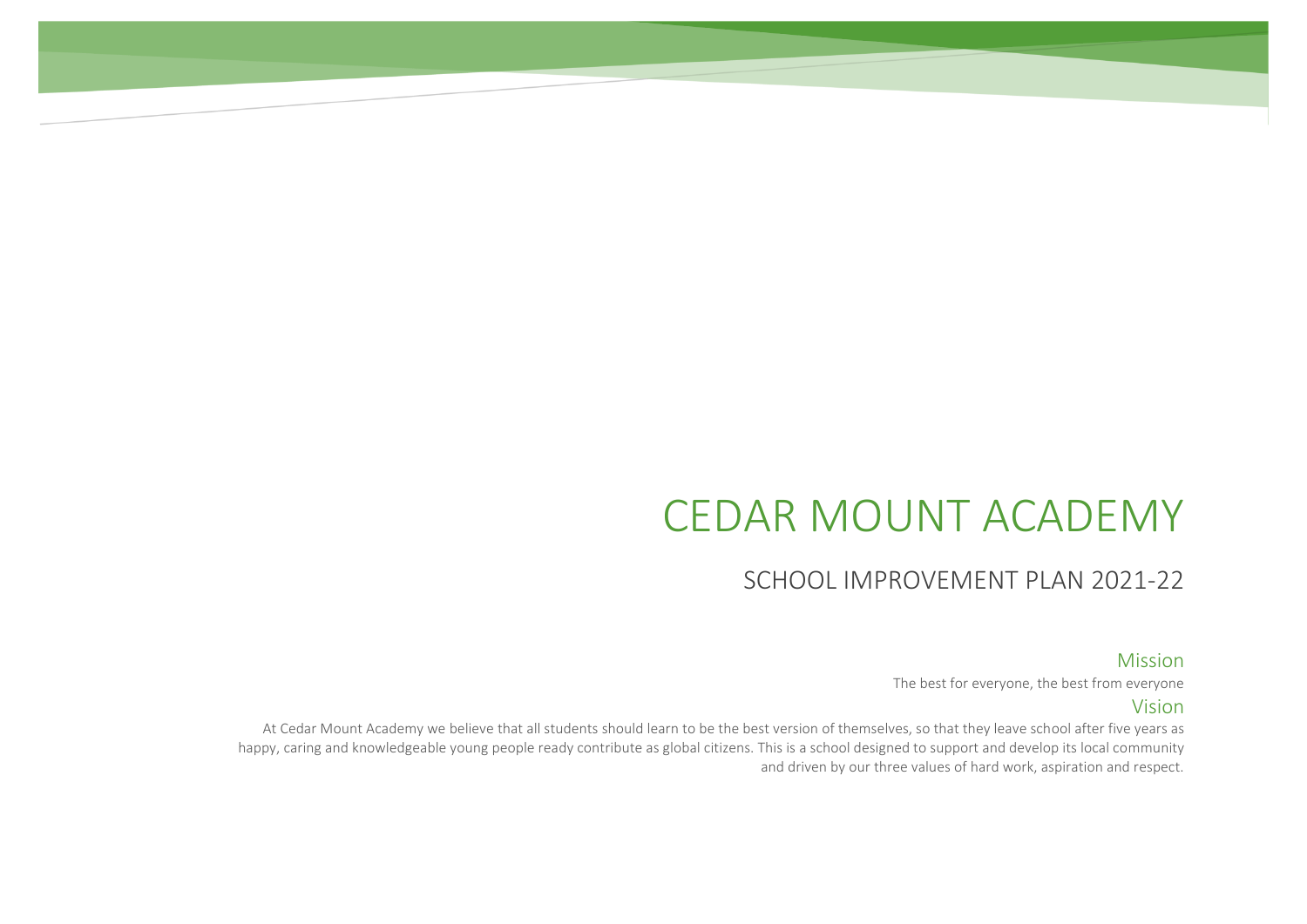# STRATEGIC PRIORITY 1: Quality of education

| Objective 1: Embed an effective and well-assessed knowledge-rich curriculum for all students.                   |            |            |                |                |            |
|-----------------------------------------------------------------------------------------------------------------|------------|------------|----------------|----------------|------------|
| <b>Key Results</b>                                                                                              |            | <b>RAG</b> | <b>RAG Spr</b> | <b>RAG Sum</b> | <b>RAG</b> |
|                                                                                                                 |            | Aut        |                |                | Final      |
| Assessments are used to adapt teaching and learning - evidenced curriculum conversations, student books         |            |            |                |                |            |
| GCSE outcomes demonstrate improvements in middle ability and PP students to give A8 >48                         |            |            |                |                |            |
| Analysis of Assessment Data shows that 95%? of students CMA band is the same as YELLIS/MIDYIS band?             |            |            |                |                |            |
|                                                                                                                 |            |            |                |                |            |
| <b>Strategic Actions:</b>                                                                                       | Timeframe: |            | Accountable    | Cost:          |            |
|                                                                                                                 |            |            | person:        |                |            |
| Training for SLs on effective assessment, time for teams to design and implement assessments                    |            |            | <b>KWA</b>     |                |            |
| Analysis in place for YELLIS, MIDYIS, Reading Ages                                                              |            |            | KWA            |                |            |
| Time for subject teams to develop subject knowledge and adapt curriculums                                       |            |            | KWA            |                |            |
| Review use and impact of knowledge organisers to further improve practice - see MHA action plan                 |            |            | <b>MHA</b>     |                |            |
| Develop a programme to improve the knowledge of cognitive load and its impact on learning - see ABU action plan |            |            | ABU            |                |            |
| Use SLE time to evaluate the curriculum of smaller departments                                                  |            |            | <b>KWA</b>     |                |            |
| Develop curriculum conversation protocols                                                                       |            |            | AMG            |                |            |
|                                                                                                                 |            |            |                |                |            |
|                                                                                                                 |            |            |                |                |            |
| Narrative:                                                                                                      |            |            |                |                |            |
|                                                                                                                 |            |            |                |                |            |
|                                                                                                                 |            |            |                |                |            |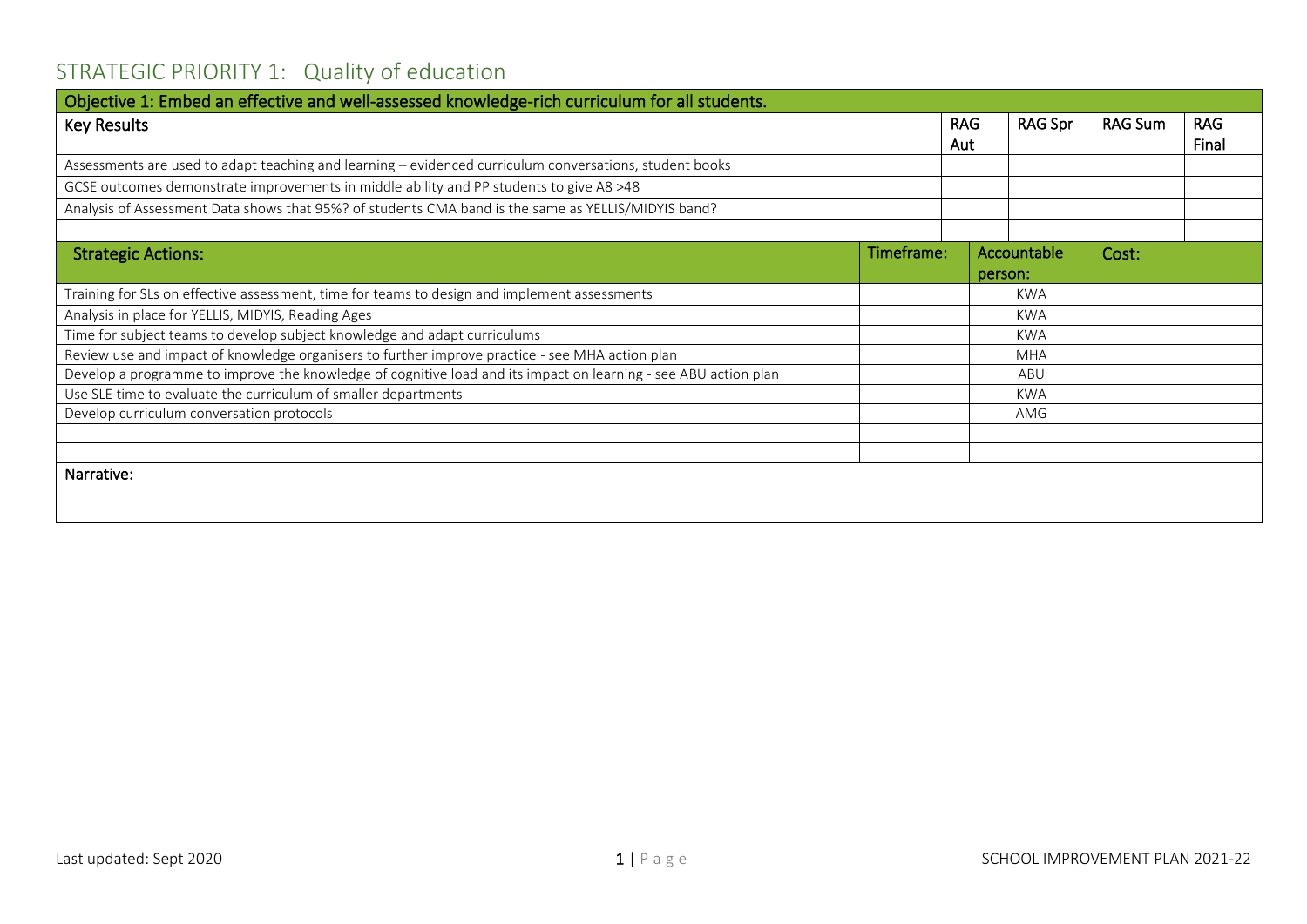| Objective 2: Improve the literacy and numeracy of all students                                                                    |            |                |         |             |                |                  |
|-----------------------------------------------------------------------------------------------------------------------------------|------------|----------------|---------|-------------|----------------|------------------|
| <b>Key Results</b>                                                                                                                |            | <b>RAG Aut</b> |         | RAG Spr     | <b>RAG Sum</b> | <b>RAG Final</b> |
| Improvement over time in MidYis/Yellis vocab and maths scores                                                                     |            |                |         |             |                |                  |
| Every student has borrowed and read at least three books                                                                          |            |                |         |             |                |                  |
| Accelerated reader & Star reading show an improvement of at least 18 months in those students who are below age-related standards |            |                |         |             |                |                  |
| <b>Strategic Actions:</b>                                                                                                         | Timeframe: |                |         | Accountable | Cost:          |                  |
|                                                                                                                                   |            |                | person: |             |                |                  |
| Relaunch Accelerated Reader with Year 7 and effectively embed into Library, DEAR and Scholar time                                 | Dec 21     | AMG            |         |             |                |                  |
| Monitor the use of the library with all students through English library lessons and data from RBA                                | Ongoing    | AMG            |         |             |                |                  |
| Complete a full cycle of STAR reading assessments for all year groups at the key points in the year to compare to national data   | Ongoing    |                |         |             | £3,500         |                  |
| Develop and embed effective strategies for intervention for students with the largest age-related reading gaps                    | Nov 21     |                | AMG     |             |                |                  |
|                                                                                                                                   |            |                |         |             |                |                  |
|                                                                                                                                   |            |                |         |             |                |                  |
|                                                                                                                                   |            |                |         |             |                |                  |
|                                                                                                                                   |            |                |         |             |                |                  |
|                                                                                                                                   |            |                |         |             |                |                  |
|                                                                                                                                   |            |                |         |             |                |                  |
| Narrative:                                                                                                                        |            |                |         |             |                |                  |
|                                                                                                                                   |            |                |         |             |                |                  |
|                                                                                                                                   |            |                |         |             |                |                  |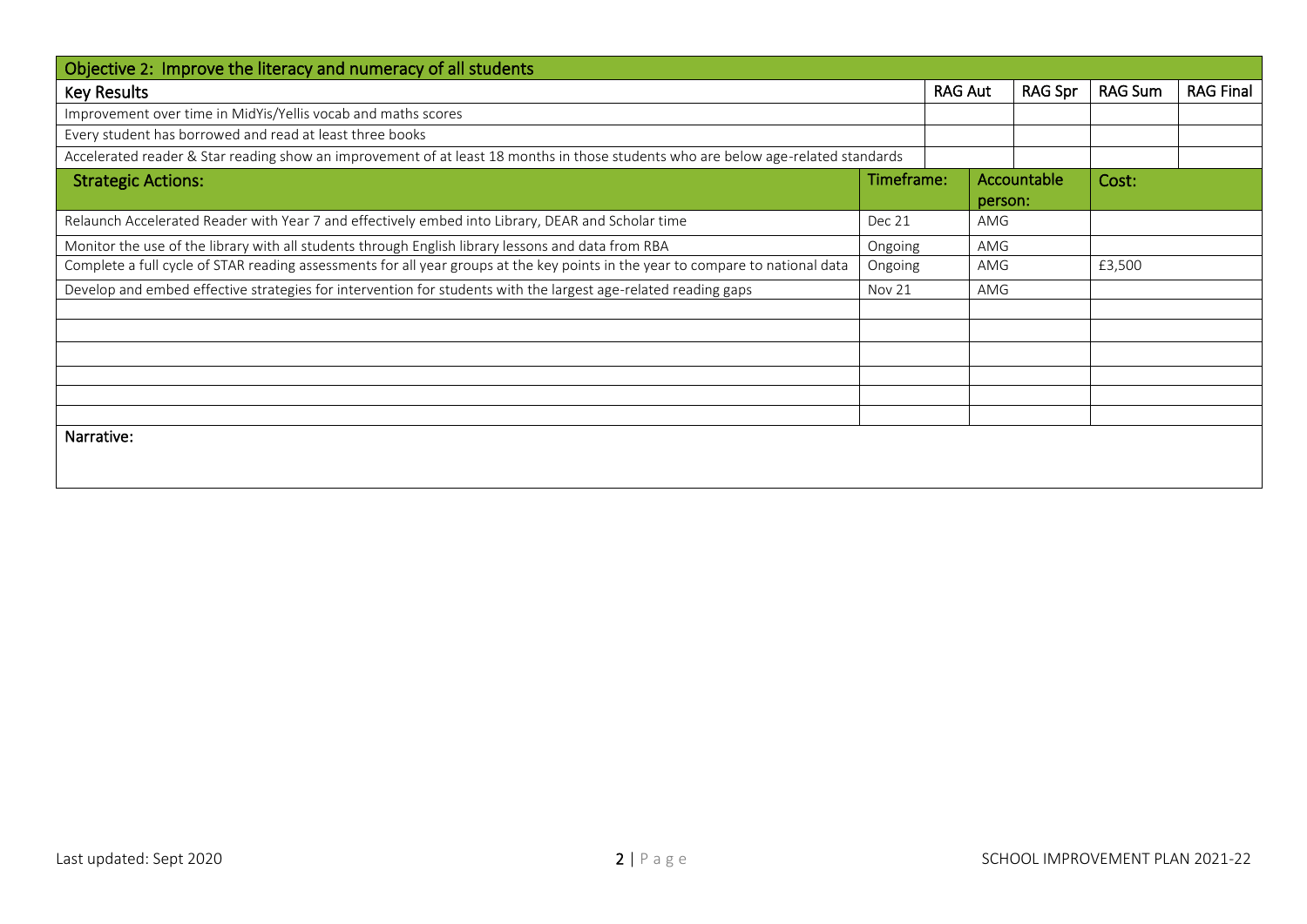| Objective 3: Strengthen further the pedagogical content knowledge of staff                                                               |            |             |         |         |                  |  |  |  |
|------------------------------------------------------------------------------------------------------------------------------------------|------------|-------------|---------|---------|------------------|--|--|--|
| <b>Key Results</b>                                                                                                                       |            |             | RAG Spr | RAG Sum | <b>RAG Final</b> |  |  |  |
|                                                                                                                                          |            | Aut         |         |         |                  |  |  |  |
| T&L drop-ins, observations and curriculum conversations show that 100% of staff are deliberately practising at least 1 teaching strategy |            |             |         |         |                  |  |  |  |
| Staff CPD surveys indicates that 100% of teaching staff feel they have improved their classroom practice in at least 1 area              |            |             |         |         |                  |  |  |  |
|                                                                                                                                          |            |             |         |         |                  |  |  |  |
| <b>Strategic Actions:</b>                                                                                                                | Timeframe: | Accountable |         | Cost:   |                  |  |  |  |
|                                                                                                                                          |            | person:     |         |         |                  |  |  |  |
|                                                                                                                                          |            |             |         |         |                  |  |  |  |
|                                                                                                                                          |            |             |         |         |                  |  |  |  |
|                                                                                                                                          |            |             |         |         |                  |  |  |  |
|                                                                                                                                          |            |             |         |         |                  |  |  |  |
|                                                                                                                                          |            |             |         |         |                  |  |  |  |
|                                                                                                                                          |            |             |         |         |                  |  |  |  |
| Narrative:                                                                                                                               |            |             |         |         |                  |  |  |  |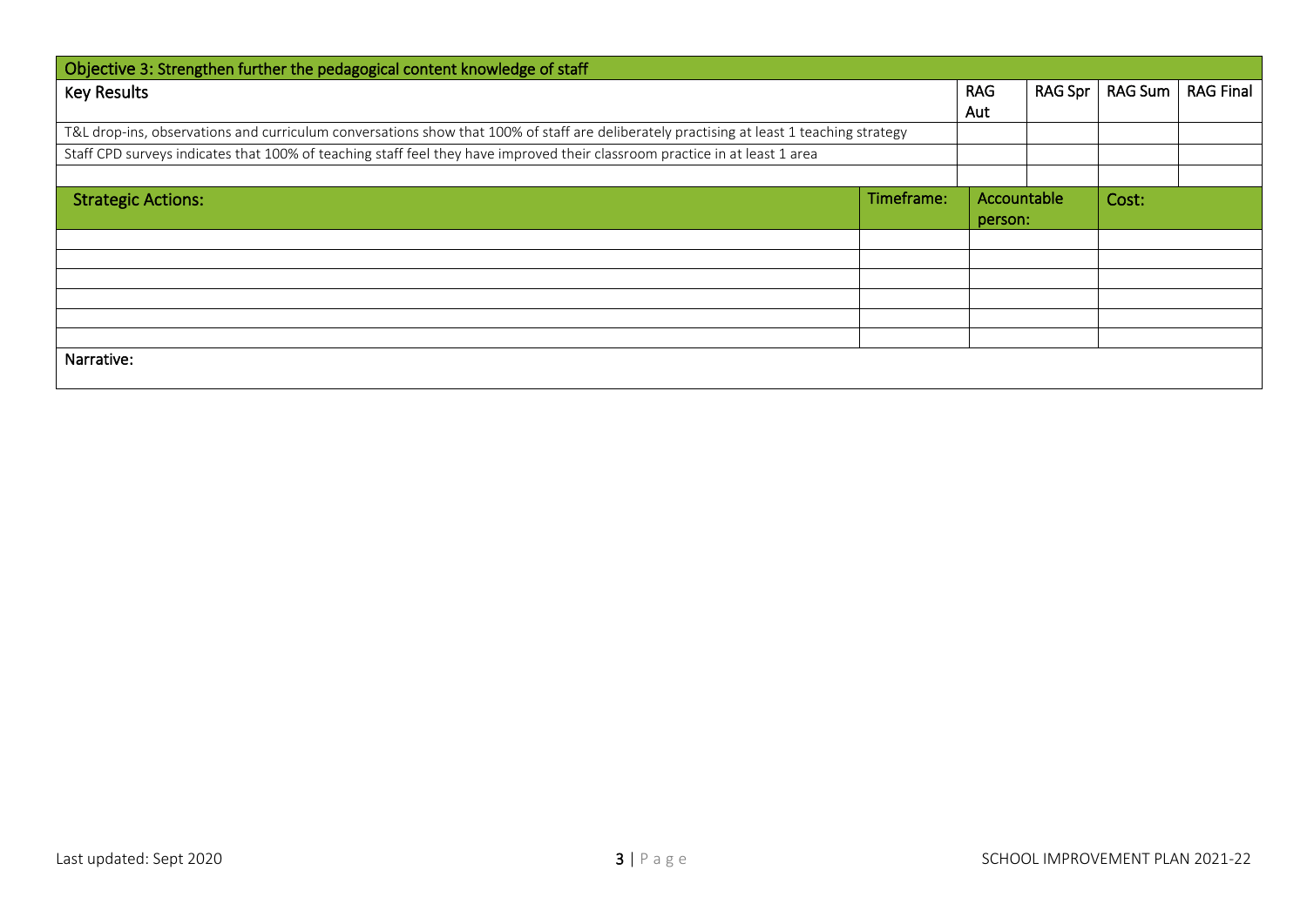### STRATEGIC PRIORITY 2: Behaviour and attitudes

| Objective 1: Improve the attendance and punctuality of all students, especially disadvantaged students and those with SEND |  |            |  |             |                |                  |  |  |  |  |  |  |  |  |       |  |
|----------------------------------------------------------------------------------------------------------------------------|--|------------|--|-------------|----------------|------------------|--|--|--|--|--|--|--|--|-------|--|
| <b>Key Results</b>                                                                                                         |  |            |  | RAG Spr     | <b>RAG Sum</b> | <b>RAG Final</b> |  |  |  |  |  |  |  |  |       |  |
| Absence below: All: 5.3%; Disadvantaged: 8.2% SEND E: 8.6% SEND K: 8.1% EAL: 4.6%                                          |  |            |  |             |                |                  |  |  |  |  |  |  |  |  |       |  |
| PA below: All: 13.7%; Disadvantaged: 24.7% SEND E: 23.7% SEND K: 23.2% EAL: 10.6%                                          |  |            |  |             |                |                  |  |  |  |  |  |  |  |  |       |  |
| % late: All groups <1.5%                                                                                                   |  |            |  |             |                |                  |  |  |  |  |  |  |  |  |       |  |
| <b>Strategic Actions:</b>                                                                                                  |  | Timeframe: |  | Accountable |                |                  |  |  |  |  |  |  |  |  | Cost: |  |
|                                                                                                                            |  |            |  | person:     |                |                  |  |  |  |  |  |  |  |  |       |  |
|                                                                                                                            |  |            |  |             |                |                  |  |  |  |  |  |  |  |  |       |  |
|                                                                                                                            |  |            |  |             |                |                  |  |  |  |  |  |  |  |  |       |  |
|                                                                                                                            |  |            |  |             |                |                  |  |  |  |  |  |  |  |  |       |  |
|                                                                                                                            |  |            |  |             |                |                  |  |  |  |  |  |  |  |  |       |  |
|                                                                                                                            |  |            |  |             |                |                  |  |  |  |  |  |  |  |  |       |  |
|                                                                                                                            |  |            |  |             |                |                  |  |  |  |  |  |  |  |  |       |  |
|                                                                                                                            |  |            |  |             |                |                  |  |  |  |  |  |  |  |  |       |  |
| Narrative (Autumn Term):                                                                                                   |  |            |  |             |                |                  |  |  |  |  |  |  |  |  |       |  |
|                                                                                                                            |  |            |  |             |                |                  |  |  |  |  |  |  |  |  |       |  |

| Objective 2: Ensure the whole school community consistently demonstrates good behaviour during unstructured time                       |            |                |             |                |                  |  |  |  |
|----------------------------------------------------------------------------------------------------------------------------------------|------------|----------------|-------------|----------------|------------------|--|--|--|
| <b>Key Results</b>                                                                                                                     |            | <b>RAG Aut</b> | RAG Spr     | <b>RAG Sum</b> | <b>RAG Final</b> |  |  |  |
| 100% of students have received at least 10 yellow cards                                                                                |            |                |             |                |                  |  |  |  |
| Staff and student surveys indicate that student behaviour has improved around school and demonstrates a positive and respectful school |            |                |             |                |                  |  |  |  |
| climate                                                                                                                                |            |                |             |                |                  |  |  |  |
| <b>Strategic Actions:</b>                                                                                                              | Timeframe: |                | Accountable | Cost:          |                  |  |  |  |
|                                                                                                                                        |            |                | person:     |                |                  |  |  |  |
|                                                                                                                                        |            |                |             |                |                  |  |  |  |
| Use case study examples to promote a strong 'family' ethos during unstructured times                                                   | Dec 2021   |                | SPL/MBE     | N/A            |                  |  |  |  |
| Develop induction resources linked to unstructured times and deliver to all students                                                   | July 2022  | SPL            |             | N/A            |                  |  |  |  |
| Develop a reward/sanction strategy to promote improved punctuality to lessons, particularly following periods of                       | Dec 2021   |                | SPL/DGI     | N/A            |                  |  |  |  |
| independence.                                                                                                                          |            |                |             |                |                  |  |  |  |
| Implement regular student surveys following liaison with the student leadership team                                                   | Dec 2021   |                | SPL/MBE     | N/A            |                  |  |  |  |
|                                                                                                                                        |            |                |             |                |                  |  |  |  |
|                                                                                                                                        |            |                |             |                |                  |  |  |  |
|                                                                                                                                        |            |                |             |                |                  |  |  |  |
| Narrative:                                                                                                                             |            |                |             |                |                  |  |  |  |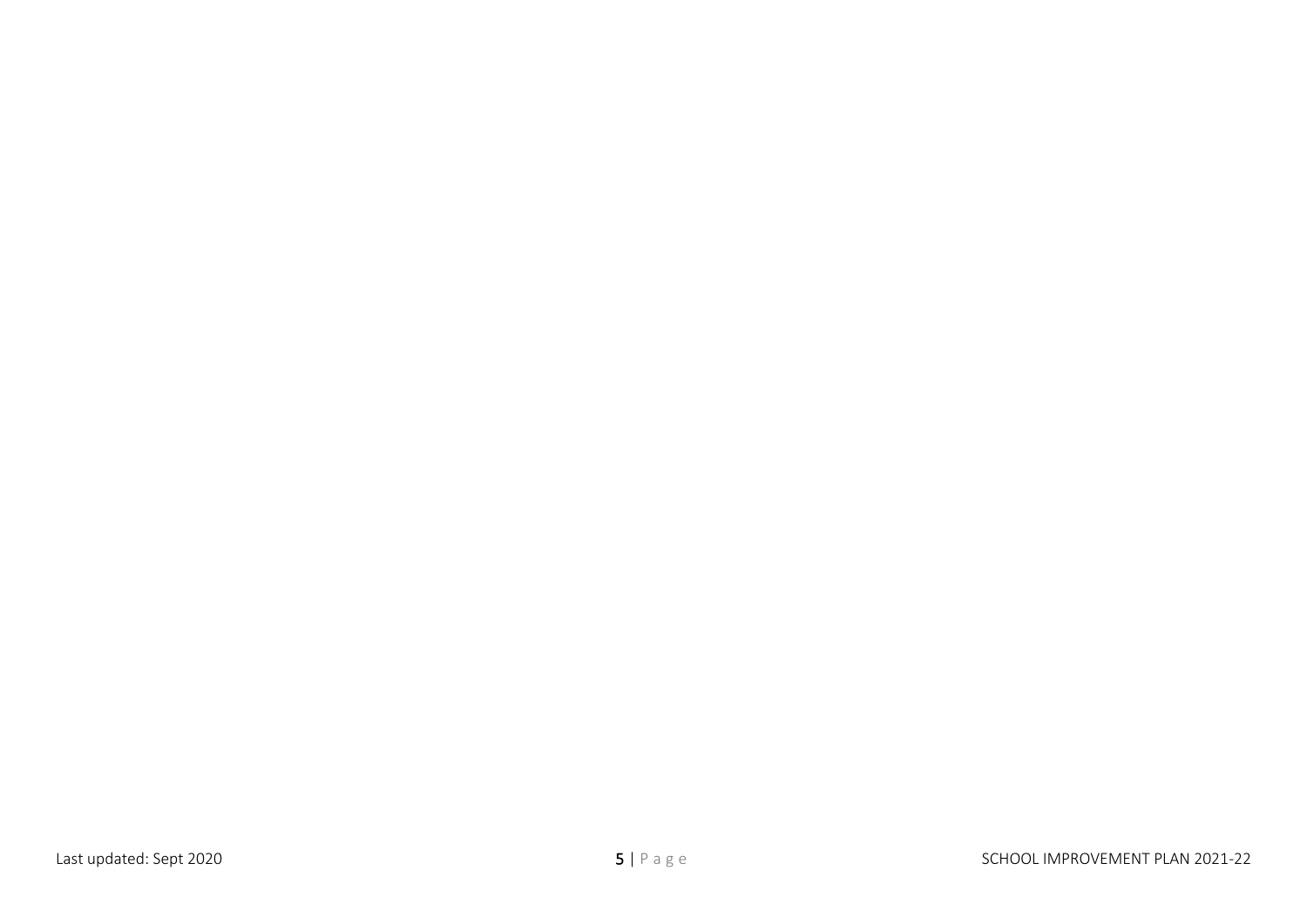| Objective 3: Further embed the new behaviour policy                                                                        |            |                        |         |             |                |                  |  |
|----------------------------------------------------------------------------------------------------------------------------|------------|------------------------|---------|-------------|----------------|------------------|--|
| <b>Key Results</b>                                                                                                         |            | <b>RAG Aut</b>         |         | RAG Spr     | <b>RAG Sum</b> | <b>RAG Final</b> |  |
| 99% of BFL grades are 1 and 2                                                                                              |            |                        |         |             |                |                  |  |
| Less than 0.25% of BFL grades BFL4                                                                                         |            |                        |         |             |                |                  |  |
| BFL grades demonstrate consistency across all departments [via median absolute deviation]                                  |            |                        |         |             |                |                  |  |
| <b>Strategic Actions:</b>                                                                                                  | Timeframe: |                        |         | Accountable | Cost:          |                  |  |
|                                                                                                                            |            |                        |         | person:     |                |                  |  |
| Raise the profile of the Behaviour for Learning League through SCHOLAR time and bistro display boards                      |            | Dec 2021<br><b>SPL</b> |         |             | N/A            |                  |  |
| Develop the use of Edulink on-call to identify hot-spots and deliver behaviour management support for staff                |            | Dec 2021               |         | SPL/GRA     | N/A            |                  |  |
| Develop a weekly data package to support behaviour analysis and subsequent management in faculty areas                     | Dec 2021   |                        | SPL/GRA | N/A         |                |                  |  |
| Increase communication with all staff regarding behaviour contributing factors through report use, welfare updates and CPD | Oct 2021   |                        |         | SPL/GRA/NCA | N/A            |                  |  |
|                                                                                                                            |            |                        |         |             |                |                  |  |
|                                                                                                                            |            |                        |         |             |                |                  |  |
|                                                                                                                            |            |                        |         |             |                |                  |  |
|                                                                                                                            |            |                        |         |             |                |                  |  |
| Narrative:                                                                                                                 |            |                        |         |             |                |                  |  |
|                                                                                                                            |            |                        |         |             |                |                  |  |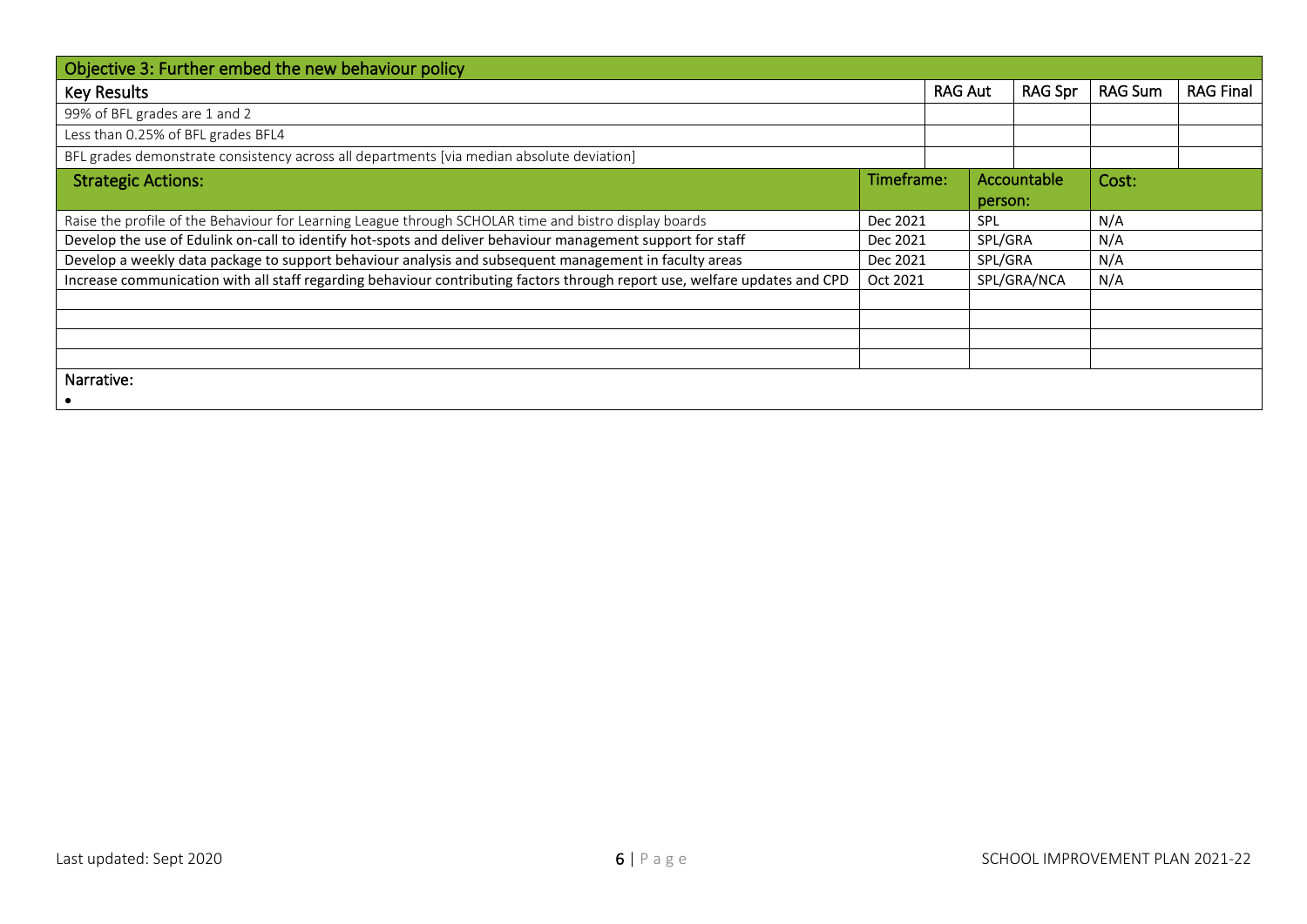## STRATEGIC PRIORITY 3: Personal development

| Objective 1: Ensure all student at Cedar Mount Academy demonstrate the school values as SCHOLARs |  |            |         |             |                |                  |
|--------------------------------------------------------------------------------------------------|--|------------|---------|-------------|----------------|------------------|
| <b>Key Results</b>                                                                               |  |            |         | RAG Spr     | <b>RAG Sum</b> | <b>RAG Final</b> |
| 100% of students achieve the bronze SCHOLAR challenge                                            |  |            |         |             |                |                  |
| Attitudinal data shows 97% of Behaviour, Homework, Organisation grade ≥ 2                        |  |            |         |             |                |                  |
| Visitor surveys (inc. supply staff) indicate positive experience from student interactions       |  |            |         |             |                |                  |
| <b>Strategic Actions:</b>                                                                        |  | Timeframe: |         | Accountable | Cost:          |                  |
|                                                                                                  |  |            | person: |             |                |                  |
|                                                                                                  |  |            |         |             |                |                  |
|                                                                                                  |  |            |         |             |                |                  |
|                                                                                                  |  |            |         |             |                |                  |
|                                                                                                  |  |            |         |             |                |                  |
|                                                                                                  |  |            |         |             |                |                  |
|                                                                                                  |  |            |         |             |                |                  |
|                                                                                                  |  |            |         |             |                |                  |
|                                                                                                  |  |            |         |             |                |                  |
| Narrative:                                                                                       |  |            |         |             |                |                  |
| ٠                                                                                                |  |            |         |             |                |                  |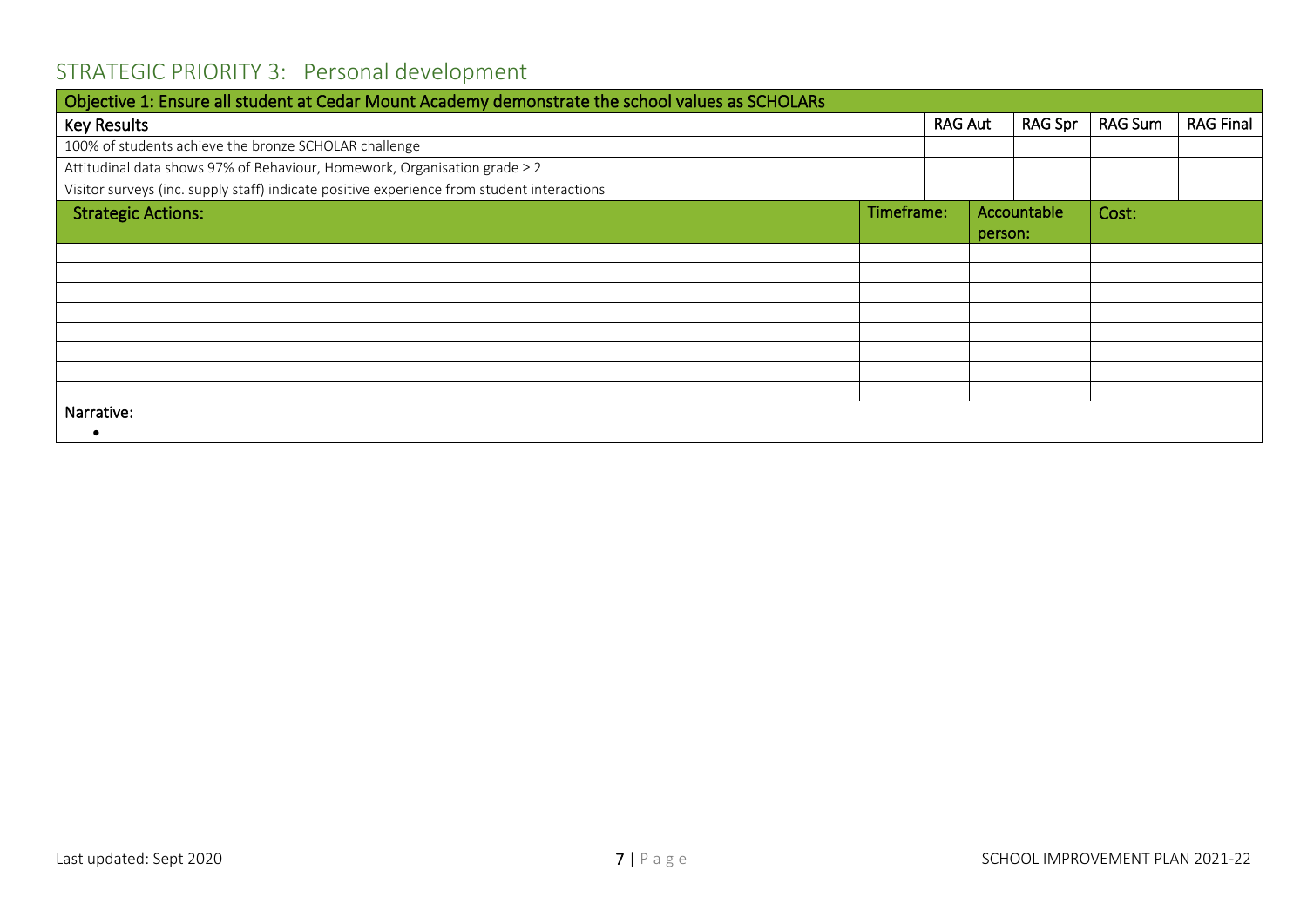| Objective 2: Strengthen the careers and destinations programme across all year groups |            |  |         |             |         |                  |
|---------------------------------------------------------------------------------------|------------|--|---------|-------------|---------|------------------|
| <b>Key Results</b>                                                                    |            |  |         | RAG Spr     | RAG Sum | <b>RAG Final</b> |
| Programme meets all Gatsby benchmarks for all students                                |            |  |         |             |         |                  |
| <b>Strategic Actions:</b>                                                             | Timeframe: |  |         | Accountable | Cost:   |                  |
|                                                                                       |            |  | person: |             |         |                  |
|                                                                                       |            |  |         |             |         |                  |
|                                                                                       |            |  |         |             |         |                  |
|                                                                                       |            |  |         |             |         |                  |
|                                                                                       |            |  |         |             |         |                  |
|                                                                                       |            |  |         |             |         |                  |
| Narrative:                                                                            |            |  |         |             |         |                  |
|                                                                                       |            |  |         |             |         |                  |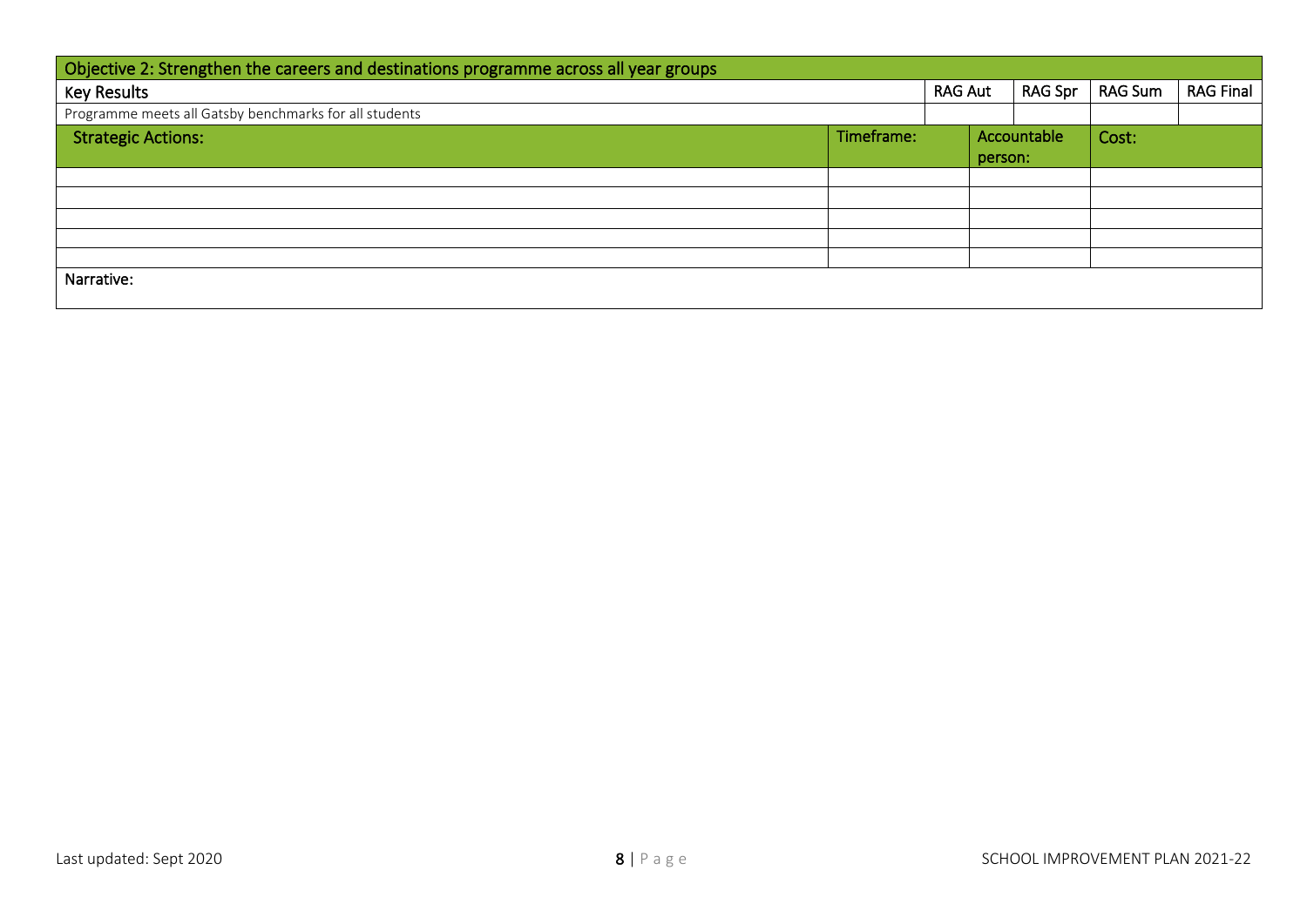| Objective 3: Ensure student leadership allows students to contribute effectively to the strategic and operational direction of the academy |            |  |                                  |                |                  |  |  |
|--------------------------------------------------------------------------------------------------------------------------------------------|------------|--|----------------------------------|----------------|------------------|--|--|
| <b>Key Results</b>                                                                                                                         |            |  | <b>RAG Aut</b><br><b>RAG Spr</b> | <b>RAG Sum</b> | <b>RAG Final</b> |  |  |
| Student leadership team contribute to strategy of the academy through production of at least 5 policies                                    |            |  |                                  |                |                  |  |  |
| Staff and student surveys demonstrate that student leaders are more visible in the academy and have a positive impact on character of      |            |  |                                  |                |                  |  |  |
| our students                                                                                                                               |            |  |                                  |                |                  |  |  |
|                                                                                                                                            |            |  |                                  |                |                  |  |  |
| <b>Strategic Actions:</b>                                                                                                                  | Timeframe: |  | Accountable                      | Cost:          |                  |  |  |
|                                                                                                                                            |            |  | person:                          |                |                  |  |  |
| Policy changes through student voice and action / action plans to be formulated by the lead prefects.                                      |            |  | <b>MBE</b>                       |                |                  |  |  |
| Student leaders attend SLT meetings where necessary to discuss academy policy changes.                                                     |            |  | <b>MBE</b>                       |                |                  |  |  |
| Students leaders to have a timetabled duty on their timetable to support unstructured times.                                               |            |  | <b>MBE</b>                       |                |                  |  |  |
| Student leaders to reward students for showing positive character and demonstrating our academy values.                                    |            |  | <b>MBE</b>                       |                |                  |  |  |
| Student leaders to lead assemblies and campaigns to promote positive ethos in the academy.                                                 |            |  | <b>MBE</b>                       |                |                  |  |  |
|                                                                                                                                            |            |  |                                  |                |                  |  |  |
|                                                                                                                                            |            |  |                                  |                |                  |  |  |
|                                                                                                                                            |            |  |                                  |                |                  |  |  |
| Narrative:                                                                                                                                 |            |  |                                  |                |                  |  |  |
|                                                                                                                                            |            |  |                                  |                |                  |  |  |
|                                                                                                                                            |            |  |                                  |                |                  |  |  |
|                                                                                                                                            |            |  |                                  |                |                  |  |  |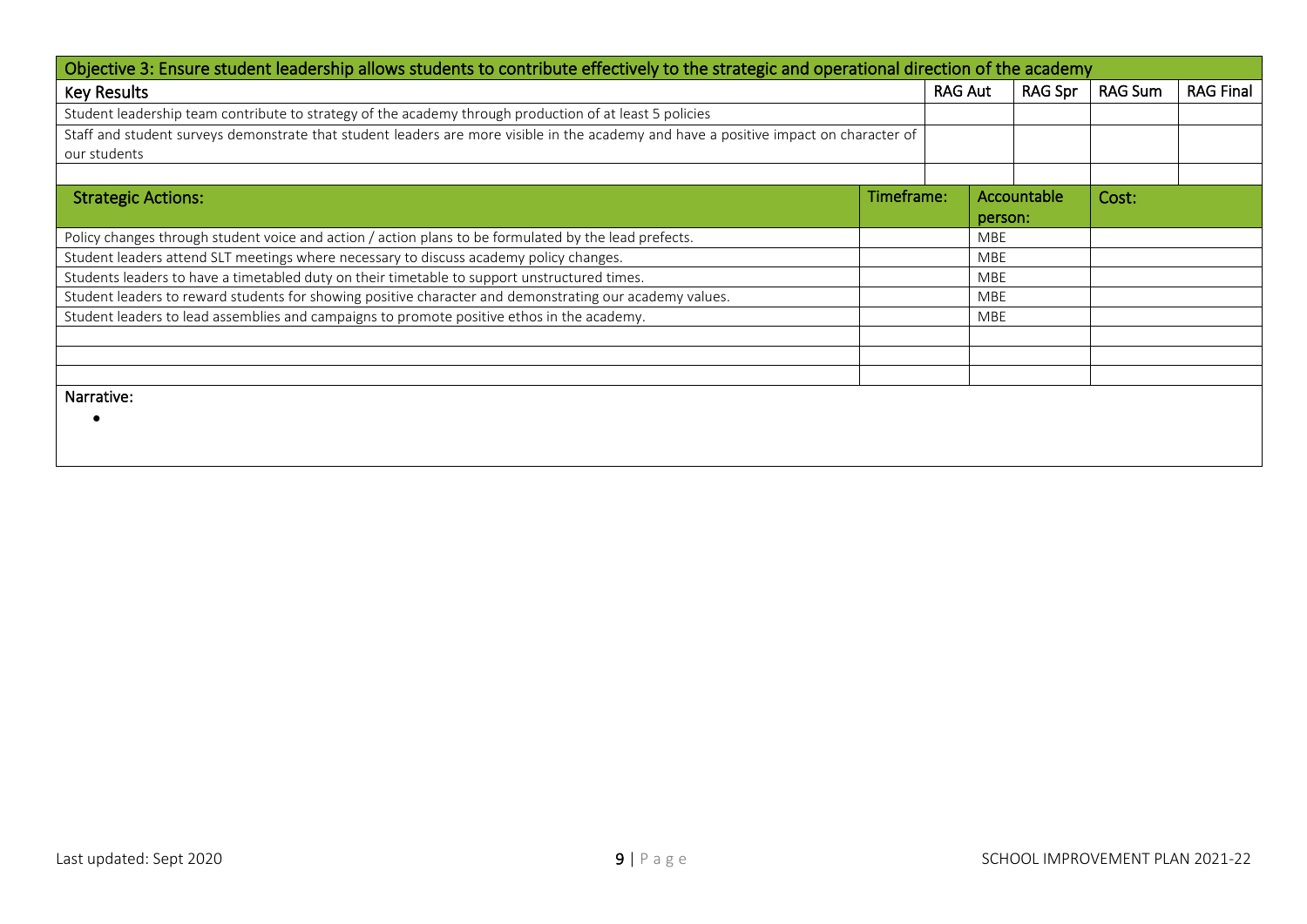## STRATEGIC PRIORITY 4: Leadership and management

| Objective 1: Deliver an ambitious and inclusive curriculum to all pupils through the new school day model and improved independent learning |            |  |                |             |                |                  |  |  |
|---------------------------------------------------------------------------------------------------------------------------------------------|------------|--|----------------|-------------|----------------|------------------|--|--|
| <b>Key Results</b>                                                                                                                          |            |  | <b>RAG Aut</b> | RAG Spr     | <b>RAG Sum</b> | <b>RAG Final</b> |  |  |
| Curriculum conversation evidence ambitious curriculum delivered effectively to all students                                                 |            |  |                |             |                |                  |  |  |
|                                                                                                                                             |            |  |                |             |                |                  |  |  |
|                                                                                                                                             |            |  |                |             |                |                  |  |  |
| <b>Strategic Actions:</b>                                                                                                                   | Timeframe: |  |                | Accountable | Cost:          |                  |  |  |
|                                                                                                                                             |            |  | person:        |             |                |                  |  |  |
| Develop curriculum plans to maximise use of 95-minute curriculum lessons                                                                    |            |  | KHD, KWA       |             |                |                  |  |  |
| Focus subject leader action plan to concentrate on curriculum development and understanding                                                 |            |  |                |             |                |                  |  |  |
| Introduce SCHOLAR club for students at end of school day                                                                                    |            |  |                |             |                |                  |  |  |
| Use SCHOLAR time for independent learning development                                                                                       |            |  |                |             |                |                  |  |  |
|                                                                                                                                             |            |  |                |             |                |                  |  |  |
|                                                                                                                                             |            |  |                |             |                |                  |  |  |
|                                                                                                                                             |            |  |                |             |                |                  |  |  |
|                                                                                                                                             |            |  |                |             |                |                  |  |  |
|                                                                                                                                             |            |  |                |             |                |                  |  |  |
| Narrative:                                                                                                                                  |            |  |                |             |                |                  |  |  |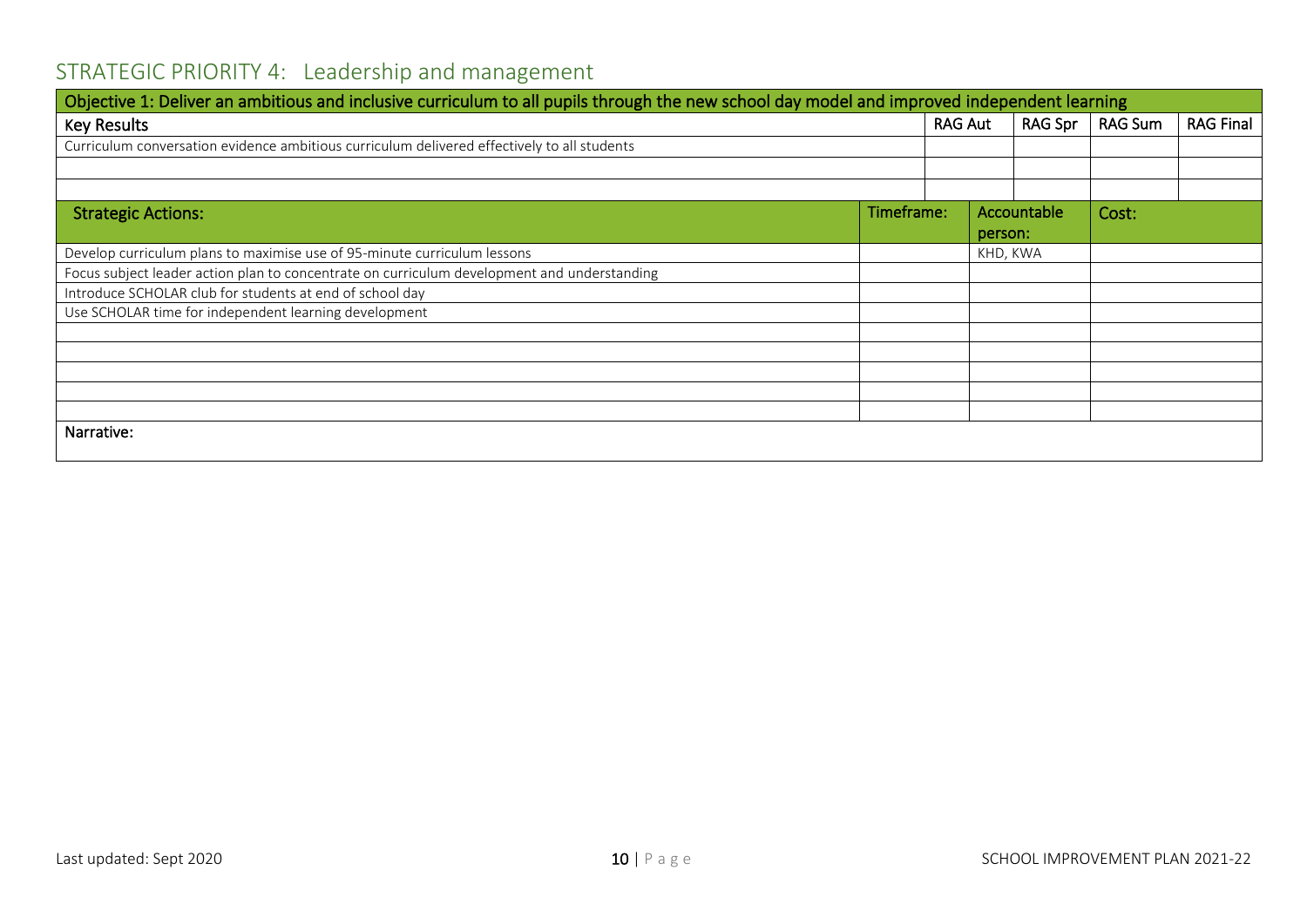| Objective 2: Develop an effective, responsive and inclusive Academy community strategy envisioning how all cultures and knowledge systems are reflected in<br>what is being taught |            |  |          |             |                |                  |  |  |
|------------------------------------------------------------------------------------------------------------------------------------------------------------------------------------|------------|--|----------|-------------|----------------|------------------|--|--|
| <b>Key Results</b>                                                                                                                                                                 |            |  |          | RAG Spr     | <b>RAG Sum</b> | <b>RAG Final</b> |  |  |
| All stakeholders recognise the academy as an actively anti-racist organisation through academy surveys                                                                             |            |  |          |             |                |                  |  |  |
| All acts of discrimination are dealt with in an effective, timely and consistent manner as evidenced through SIMS logs                                                             |            |  |          |             |                |                  |  |  |
|                                                                                                                                                                                    |            |  |          |             |                |                  |  |  |
| <b>Strategic Actions:</b>                                                                                                                                                          | Timeframe: |  |          | Accountable | Cost:          |                  |  |  |
|                                                                                                                                                                                    |            |  | person:  |             |                |                  |  |  |
| Develop academy anti-racist polices through the work of the anti-racism and equalities lead                                                                                        | May 2022   |  | KHD, BWI |             |                |                  |  |  |
| Design and deliver a CPD strategy to improve the knowledge of staff regarding a curriculum of equality                                                                             |            |  |          |             |                |                  |  |  |
| Design and deliver a CPD strategy to improve the knowledge of staff regarding experiences of students of colour                                                                    |            |  |          |             |                |                  |  |  |
| Subject leaders further strengthen curriculum plans to incorporate cultural or explicitly anti-racist learning                                                                     |            |  |          |             |                |                  |  |  |
| Capture experiences of staff, students, and parents of racism through surveys                                                                                                      | Termly     |  | LMO, KHD |             |                |                  |  |  |
|                                                                                                                                                                                    |            |  |          |             |                |                  |  |  |
|                                                                                                                                                                                    |            |  |          |             |                |                  |  |  |
|                                                                                                                                                                                    |            |  |          |             |                |                  |  |  |
|                                                                                                                                                                                    |            |  |          |             |                |                  |  |  |
| Narrative:                                                                                                                                                                         |            |  |          |             |                |                  |  |  |